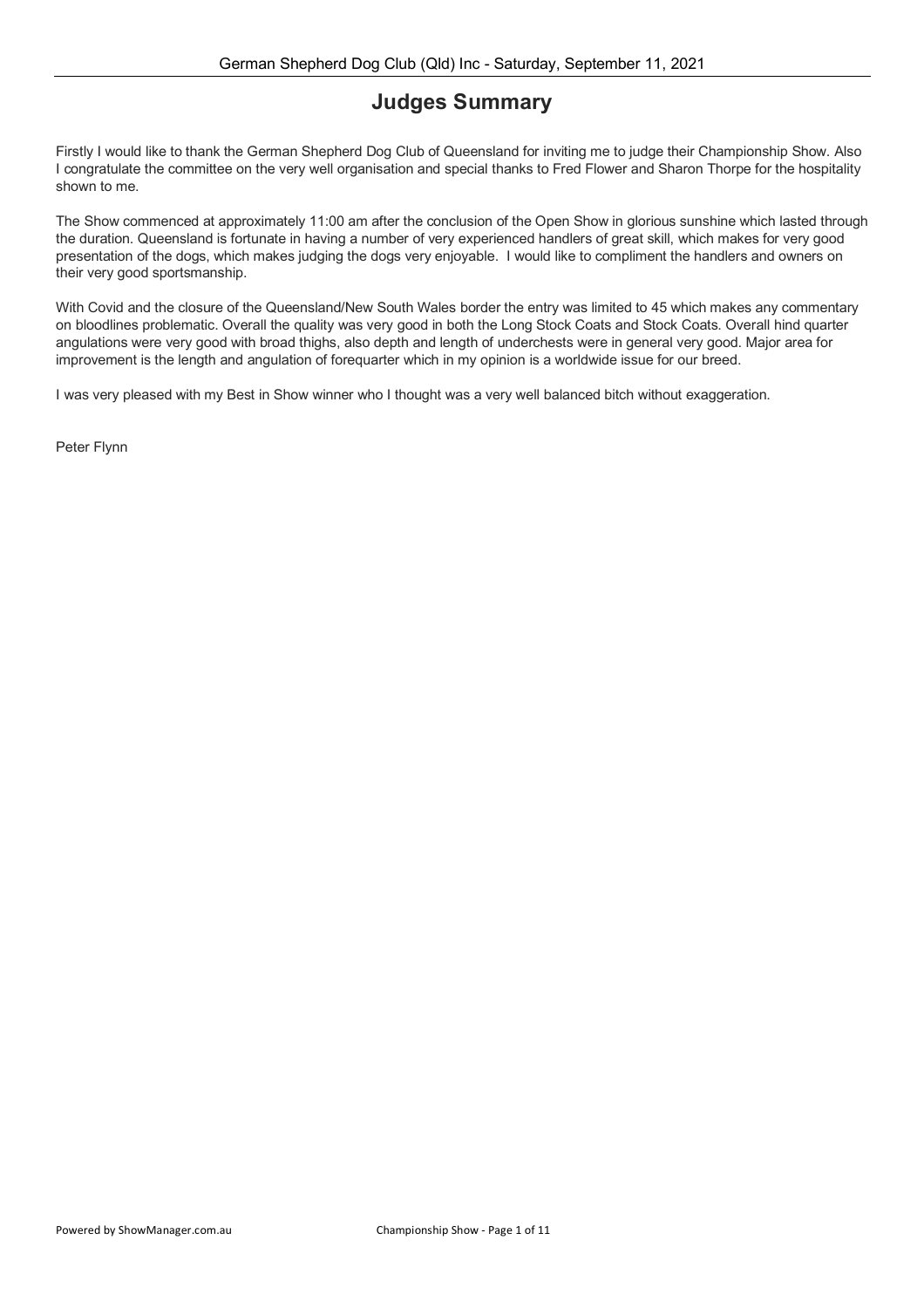### **CRITIQUES CHAMPIONSHIP SHOW – Judge Peter Flynn (SA) German Shepherd Dog (Long Stock Coat)**

|   | Class 1a                                    | $\frac{1}{2}$ one prior a Dog (Long otook ocal)<br><b>Baby Puppy Bitch</b>                                                                                                                                                                                                                                                                                                                                                                                                                                                                                                                                                                                                                                                                                                                                          |            |
|---|---------------------------------------------|---------------------------------------------------------------------------------------------------------------------------------------------------------------------------------------------------------------------------------------------------------------------------------------------------------------------------------------------------------------------------------------------------------------------------------------------------------------------------------------------------------------------------------------------------------------------------------------------------------------------------------------------------------------------------------------------------------------------------------------------------------------------------------------------------------------------|------------|
| 1 | <b>Wendy Cropper &amp; Chiquita Beckett</b> | <b>WILDHERTZ STALKING WOLF</b><br>20 Mar 2021<br>Bred By: Chiquita Beckett<br>Wildhertz Poetry In Motion x Gewalt Shelby Cobra                                                                                                                                                                                                                                                                                                                                                                                                                                                                                                                                                                                                                                                                                      | 5100124293 |
|   |                                             | <b>VERY PROMOSING</b>                                                                                                                                                                                                                                                                                                                                                                                                                                                                                                                                                                                                                                                                                                                                                                                               |            |
| 2 | Mr B & D Houghton                           | <b>SHARDON VIBRANT BEAUTY</b>                                                                                                                                                                                                                                                                                                                                                                                                                                                                                                                                                                                                                                                                                                                                                                                       | 2100562091 |
|   |                                             | 31 Mar 2021<br>Bred By: Mrs D M Bryant<br>Ch Iliano Von Juvenisty x Shardon Tranquillity                                                                                                                                                                                                                                                                                                                                                                                                                                                                                                                                                                                                                                                                                                                            |            |
|   |                                             | <b>VERY PROMOSING</b>                                                                                                                                                                                                                                                                                                                                                                                                                                                                                                                                                                                                                                                                                                                                                                                               |            |
|   | Class 2a                                    | <b>Minor Puppy Bitch</b>                                                                                                                                                                                                                                                                                                                                                                                                                                                                                                                                                                                                                                                                                                                                                                                            |            |
| 1 | <b>Ms. M Wetzlar</b>                        | <b>GEWALT CASINO ROYALE</b><br>07 Feb 2021<br><b>Bred By: Gewalt Kennels</b>                                                                                                                                                                                                                                                                                                                                                                                                                                                                                                                                                                                                                                                                                                                                        | 5100123512 |
|   |                                             | Xander Vom Grabfeldgau (Imp Deu) x Gewalt Gambols Gretel                                                                                                                                                                                                                                                                                                                                                                                                                                                                                                                                                                                                                                                                                                                                                            |            |
|   |                                             | Above medium size, medium strong bitch of very good type, very good head and expression<br>with good eye colour, slightly short but well laid neck, high withers, firm back, slightly short and<br>steep croup, good forequarter angulation where the upper arm could still be longer and better<br>angled, very good hind quarter angulation with broad thighs, good proportions of height to<br>length, could be more correct standing in front, good fore and under chest development for her<br>age, steps slightly close going, correct coming, shows a very good ground covering gait with<br>powerful drive where the reach could be more effective.<br><b>VERY PROMOSING</b>                                                                                                                                |            |
|   | Class 4a                                    | <b>Junior Bitch</b>                                                                                                                                                                                                                                                                                                                                                                                                                                                                                                                                                                                                                                                                                                                                                                                                 |            |
| 1 | Mr G & K Williams                           | <b>KAYGARR ESTHER</b><br>25 Jul 2020<br>Bred By: Mrs K & Mr G Williams                                                                                                                                                                                                                                                                                                                                                                                                                                                                                                                                                                                                                                                                                                                                              | 4100339708 |
|   |                                             | Eroica Ice Ice Baby x Eroica Just Want To Have Fun<br>Height 61cm Depth 26.5cm. A Bitch on the absolute limit of size, medium strong, good<br>substance of very good type, Very good proportions, good head and expression where the eye<br>colour could be ideally darker, very good masking, very good length and lay of neck, high<br>withers, firm back, good length and lay of croup, good fore quarter angulation where the long<br>upper arm could still be better angled, very good hind quarter angulation with broad thighs,<br>good fore and under chest development for her age, stands correct in front. Steps slightly close<br>going, correct coming where the elbow connections could still be firmer, shows a very good<br>powerful gait with strong drive and good reach.<br><b>VERY GOOD</b>     |            |
|   | Class 5a                                    | <b>Intermediate Bitch</b>                                                                                                                                                                                                                                                                                                                                                                                                                                                                                                                                                                                                                                                                                                                                                                                           |            |
|   | Mr B & D Houghton                           | <b>LETTLAND EPIC EDITION AZ</b><br>27 Nov 2019<br>Bred By: Mr B & D Houghton                                                                                                                                                                                                                                                                                                                                                                                                                                                                                                                                                                                                                                                                                                                                        | 4100329869 |
|   |                                             | Eroica Ice Ice Baby x Ch Beautrae Xtreme Envy<br>Height 59cm Depth 26.5cm. A large medium strong bitch of good substance of very good type,<br>very good pigment, she has a very good head and expression with good eye colour, very good<br>masking, slightly short but well laid neck, high withers, firm back, good length and lay of croup,<br>good forequarter angulation where the upper arm could be longer and better angled, very good<br>hind quarter angulation with broad thighs, stands correct in front, good fore and under chest<br>development for her age, steps slightly close going, correct coming where the elbow<br>connections could still be firmer, shows very good gait with good ground covering, with powerful<br>drive where the reach could be a little more effective.<br>very good |            |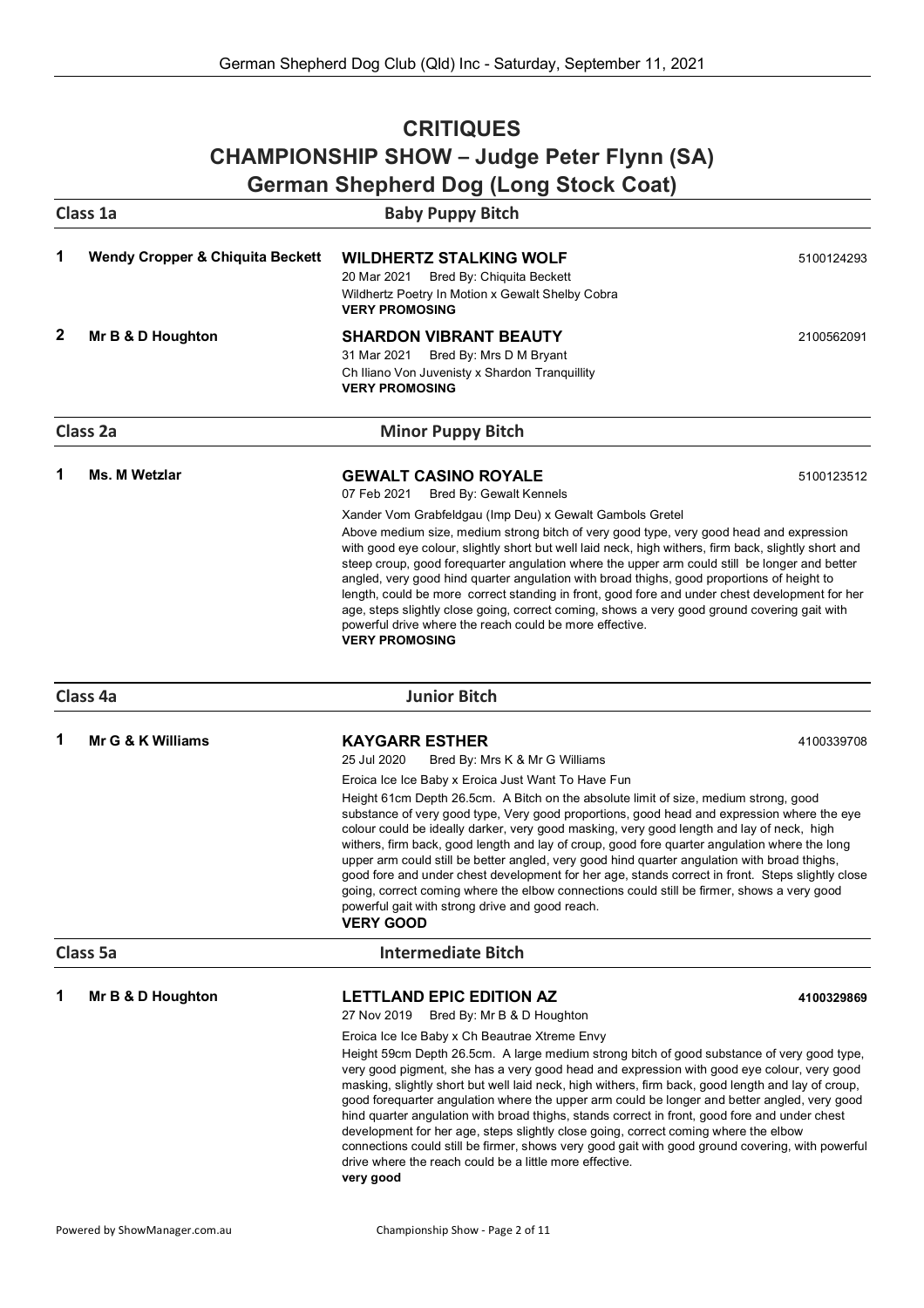| Class 11a         | <b>Open Bitch</b>                                                                                                                                                                                                                                                                                                                                                                                                                                                                                                                                                                                                                                                                                                                    |            |
|-------------------|--------------------------------------------------------------------------------------------------------------------------------------------------------------------------------------------------------------------------------------------------------------------------------------------------------------------------------------------------------------------------------------------------------------------------------------------------------------------------------------------------------------------------------------------------------------------------------------------------------------------------------------------------------------------------------------------------------------------------------------|------------|
| <b>C</b> Cheffirs | CH KUIRAU OLIVIA A"Z BSC<br>21 Dec 2017 Bred By: Mr P G& Mrs D M& J Murray                                                                                                                                                                                                                                                                                                                                                                                                                                                                                                                                                                                                                                                           | 2100488461 |
|                   | Diambo Von Fichtenschlag x Kuirau Chakira                                                                                                                                                                                                                                                                                                                                                                                                                                                                                                                                                                                                                                                                                            |            |
|                   | Height 58.5cm Depth 27cm. Above medium size, medium strong bitch of good substance, and<br>overall good construction, very good proportions of height to length, very good head and<br>expression with good eye colour and good masking, very good length and lay of neck, high<br>withers, firm back, slightly steep croup of good length, good foreguarter angulation where the<br>long upper arm could still be slightly better angled, very good hind quarter angulation with broad<br>thighs, stands correct in front, very good fore and under chest development, steps slightly close<br>going, correct coming where the elbow connections could be firmer. Very good ground<br>covering gait, powerful drive and good reach. |            |

**EXCELLENT**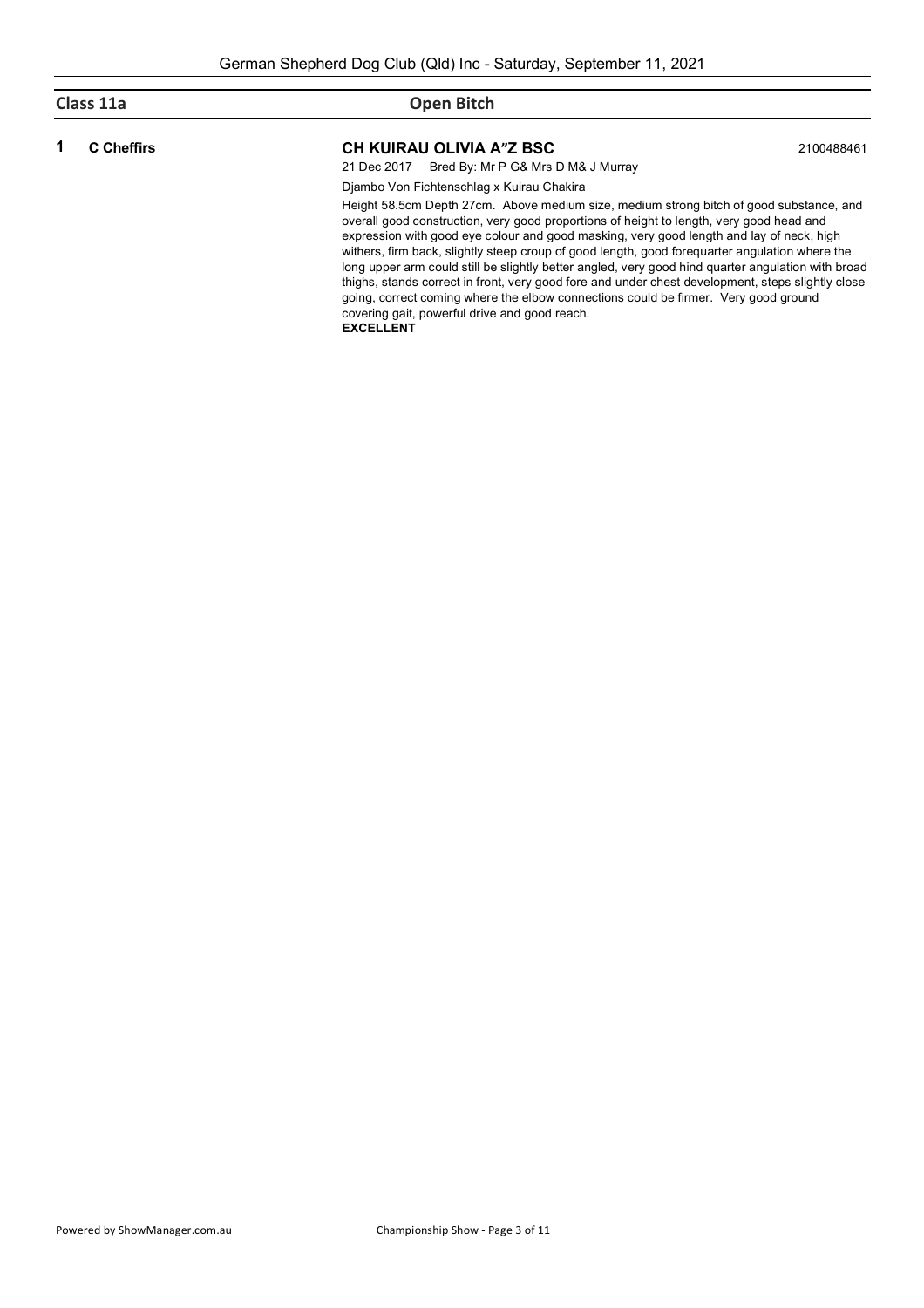## **German Shepherd Dog (Stock Coat)**

|              | Class 1a<br><b>Baby Puppy Bitch</b>               |                                                                                                                                                                       |            |
|--------------|---------------------------------------------------|-----------------------------------------------------------------------------------------------------------------------------------------------------------------------|------------|
| 1            | <b>K</b> Long                                     | <b>KARALCIN QUIRINDI</b><br>Bred By: K Long<br>06 Apr 2021<br>Conbhairean Karlos (Imp Uk) x Karalcin Katana 'A"z'<br><b>VERY PROMISING</b>                            | 4100353388 |
| $\mathbf{2}$ | <b>S Ballantyne-Gordon</b>                        | <b>ALEZAN QUE SERA SERA</b><br>19 May 2021 Bred By: D & K Muir<br>*Dewisri Prince 'A' 'Z' x Kantenna Time Warp 'A' 'Z'<br><b>VERY PROMISING</b>                       | 2100565342 |
| 3            | Mr. K and S Maresh                                | <b>INEFFABLE CIA</b><br>12 Apr 2021<br>Bred By: Mr. K and S Maresh<br>Xander Vom Grabfeldgau x * Ch. Rhosyn Twysted Secret A Z<br><b>VERY PROMISING</b>               | 4100353086 |
| 4            | Mrs. Bronwyn Hurley & Mr. Stuart<br><b>Hurley</b> | <b>PANSKYLI ETERNAL FLAME</b><br>12 May 2021 Bred By: Mrs. Bronwyn Hurley<br>Chili Della Valcuvia x Komatzu Burlesque A Z Bscl<br><b>VERY PROMISING</b>               | 4100354526 |
| 5            | Mr. K and S Maresh                                | <b>INEFFABLE DANGEROUS DREAMS</b><br>12 Apr 2021<br>Bred By: Mr. K and S Maresh<br>Pirlo Von Arminius x *Ch. Rhosyn New Plaything A Z Bscl.1<br><b>VERY PROMOSING</b> | 4100352993 |
| 6            | Mrs. Debra Okeefe                                 | <b>DEBBAR QUENTESSA</b><br>09 May 2021 Bred By: Mrs. Debra Okeefe<br>*Chili Della Valcuvia x *Debbar Isabella 'A"Z'<br><b>VERY PROMISING</b>                          | 4100354396 |
| 7            | J Philp                                           | <b>GRANDSPY KISS AND TELL</b><br>13 Mar 2021 Bred by: Jocelyn Philp<br>Dewisri Prince x Grandspy Evil Intentions<br><b>VERY PROMISING</b>                             | 4100352592 |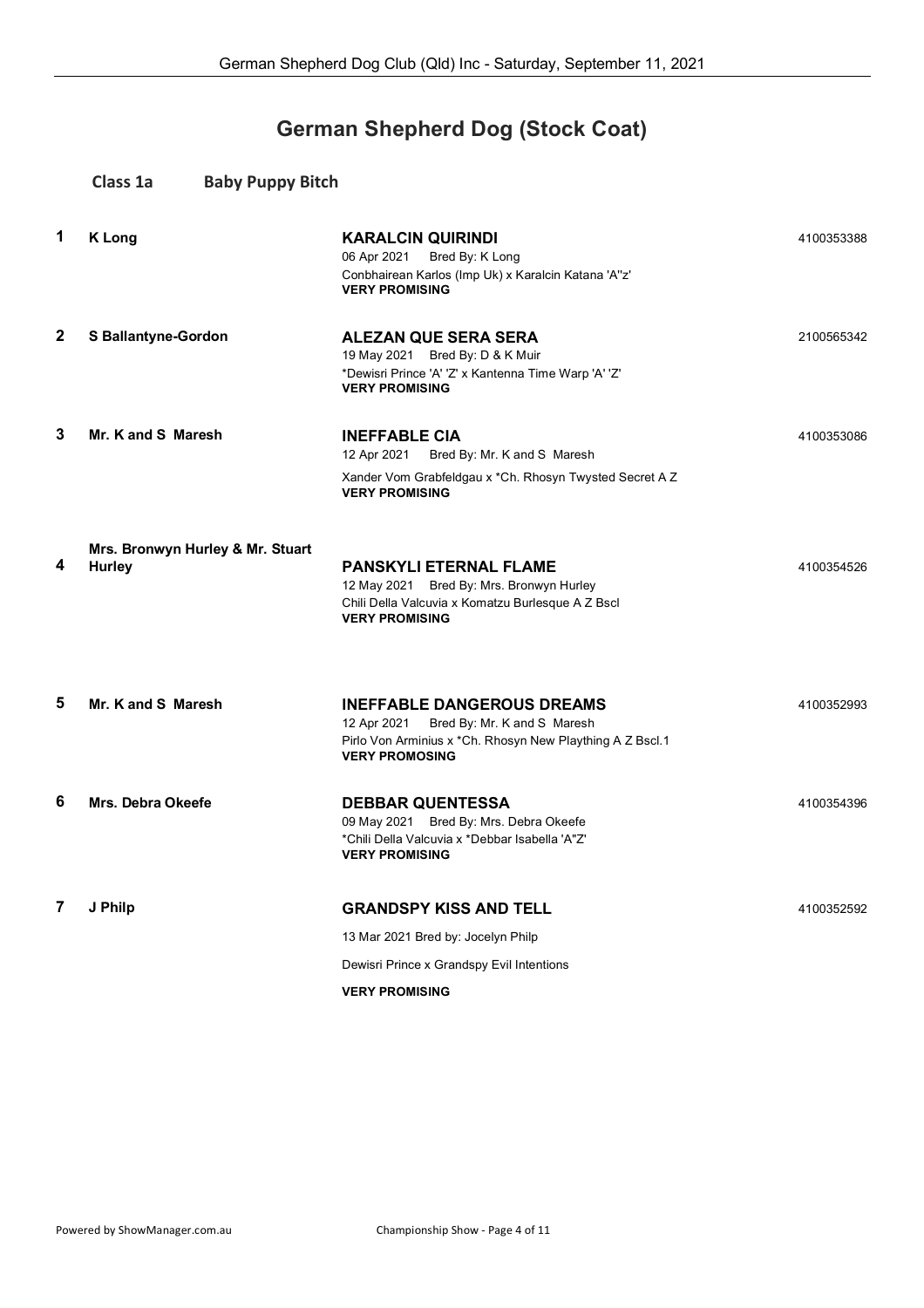| Class 2a              |                                   | <b>Minor Puppy Bitch</b>                                                                                                                                                                                                                                                                                                                                                                                                                                                                                                                                                                                                                                                                                                                                                                                              |            |
|-----------------------|-----------------------------------|-----------------------------------------------------------------------------------------------------------------------------------------------------------------------------------------------------------------------------------------------------------------------------------------------------------------------------------------------------------------------------------------------------------------------------------------------------------------------------------------------------------------------------------------------------------------------------------------------------------------------------------------------------------------------------------------------------------------------------------------------------------------------------------------------------------------------|------------|
| 1                     | Mrs. D O'keefe                    | <b>DEBBAR PALOMA</b><br>20 Feb 2021<br>Bred By: Mrs. Debra Okeefe                                                                                                                                                                                                                                                                                                                                                                                                                                                                                                                                                                                                                                                                                                                                                     | 4100351819 |
|                       |                                   | Kaygarr Arko x Debbar Jenny 'A"Z'                                                                                                                                                                                                                                                                                                                                                                                                                                                                                                                                                                                                                                                                                                                                                                                     |            |
|                       |                                   | Large medium strong bitch of very good type, good head and expression, with good masking<br>where the eye colour could be darker and the upper jaw a little stronger, slightly short but well<br>laid neck, high withers, firm back, slightly steep croup but of good length, good forequarter<br>angulation where the upper arm could be better angled, very good hind quarter angulation with<br>good thigh width, stands not quite correct in front, good fore and under chest development for<br>her age, overall I would like to see her bone strength a little stronger for her size, steps slightly<br>close going, correct coming where the elbows could still be firmer, shows very good ground<br>covering gait with powerful drive where the reach could still be more effective.<br><b>VERY PROMISING</b> |            |
|                       | Class 3a                          | <b>Puppy Bitch</b>                                                                                                                                                                                                                                                                                                                                                                                                                                                                                                                                                                                                                                                                                                                                                                                                    |            |
| 1                     | <b>Jo Cathie</b>                  | <b>CINDERHOF ROMAA</b><br>05 Oct 2020<br>Bred By: Miss J Cathie                                                                                                                                                                                                                                                                                                                                                                                                                                                                                                                                                                                                                                                                                                                                                       | 2100549974 |
|                       |                                   | Chili Della Valcuvia x Vanland Ava                                                                                                                                                                                                                                                                                                                                                                                                                                                                                                                                                                                                                                                                                                                                                                                    |            |
|                       |                                   | Large bitch of very good type, very good proportions, very good head and expression with good<br>eye colour, good strength of upper and lower jaws, very good length and lay of neck, high<br>wither, firm back, good length and lay of croup, good forequarter angulation where the upper<br>arm could still be better angulated, very good hind quarter angulation with broad thighs, very<br>good fore and under chest development for her age, stands correct in front, steps slightly close<br>going, correcting coming where the elbows connections could still be firmer, shows a very good<br>ground covering gait, with powerful drive and good reach.<br><b>VERY PROMISING</b>                                                                                                                              |            |
| 2                     | Mrs. D O'keefe                    | <b>DEBBAR OPHELIA</b><br>15 Nov 2020<br>Bred By: Mrs. D O'keefe                                                                                                                                                                                                                                                                                                                                                                                                                                                                                                                                                                                                                                                                                                                                                       | 4100345411 |
|                       |                                   | Xander Vom Grabfeldgau (Imp Deu) x Aust Ch. Debbar Hermione 'A"Z'                                                                                                                                                                                                                                                                                                                                                                                                                                                                                                                                                                                                                                                                                                                                                     |            |
| <b>VERY PROMISING</b> |                                   | Very large medium strong bitch of good substance of very good type, good proportions, she<br>has a good head and expression, good strength of upper and lower jaw, good eye colour, very<br>good masking, slightly short but well laid neck, high withers, firm back, good length and lay of<br>croup, good forequarter angulation where the upper arm could be longer and better angled,<br>very good hind quarter angulation, with broad thighs, stands correct in front, good fore but<br>slightly short under chest, Steps correct going and coming where the elbow connections could<br>be firmer, shows very good ground covering gait with powerful drive and good reach.                                                                                                                                      |            |
| 3                     | F Flower, S Thorp, Gewalt Kennels | <b>GEWALT SWEDISH INFLUENCE</b>                                                                                                                                                                                                                                                                                                                                                                                                                                                                                                                                                                                                                                                                                                                                                                                       | 5100121714 |
|                       |                                   | 13 Nov 2020<br>Bred By: Gewalt Kennels                                                                                                                                                                                                                                                                                                                                                                                                                                                                                                                                                                                                                                                                                                                                                                                |            |
|                       |                                   | Gewalt Tennessee Drummer x Olexius Vera (Imp Swe)<br>Very large strong bitch of very good type, slightly stretched in proportions, very good head and<br>expression where the eye colour could be darker, good strength of upper and lower jaw, very<br>good length and lay of neck, normal withers, firm back, slightly short and steep croup, good<br>forequarter angulation where the upper arm could be longer and better angled, sufficient hind<br>quarter angulation, stands correct in front, good fore and under chest development for her age,<br>steps going and coming where the elbow connections could be firmer, shows good ground<br>covering gait where the drive and the reach could still be stronger.<br><b>VERY PROMISING</b>                                                                    |            |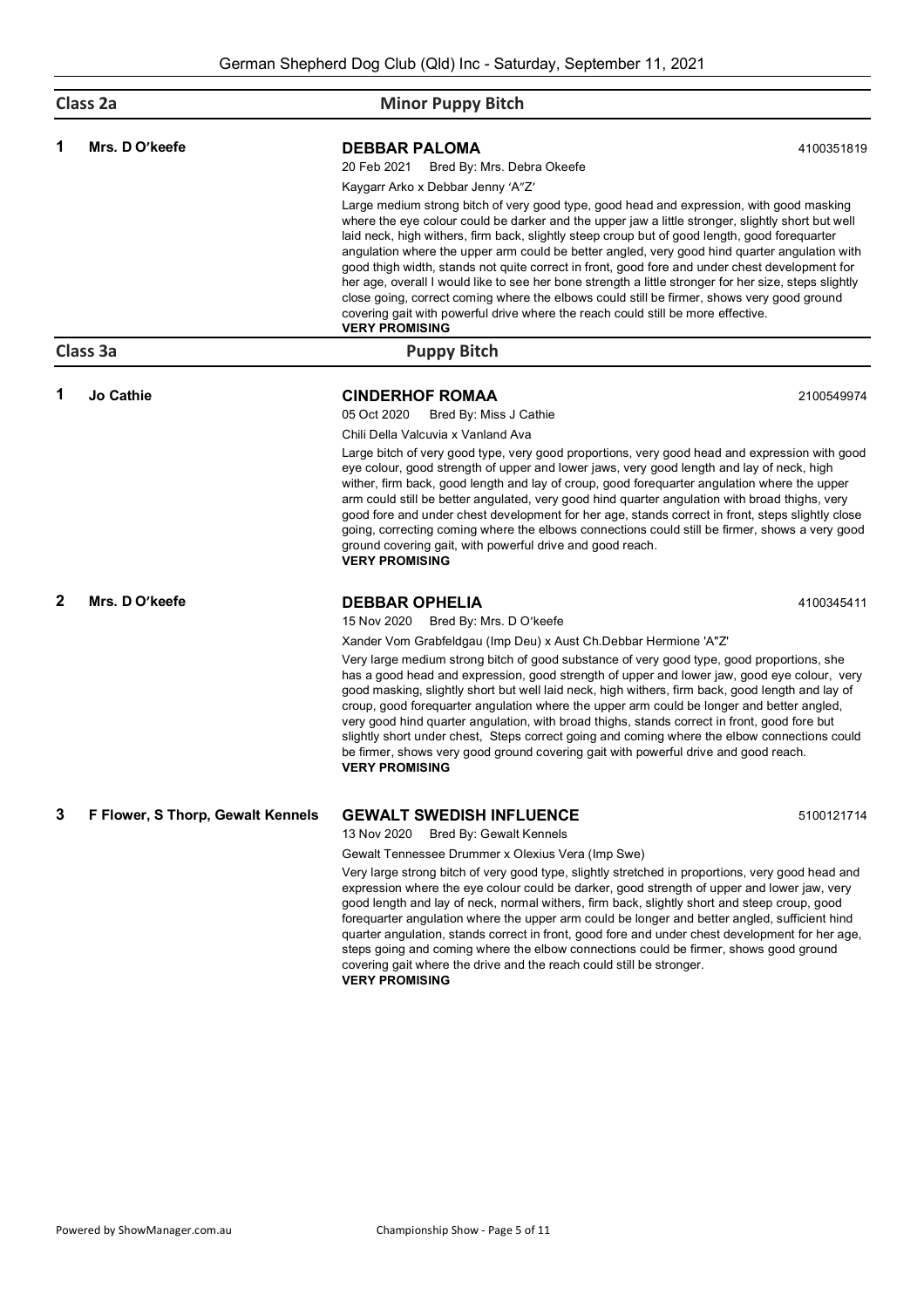| Class 4a |                          | <b>Junior Bitch</b>                                                                                                                                                                                                                                                                                                                                                                                                                                                                                                                                                                                                                                                                                                                                                                                                                                    |            |
|----------|--------------------------|--------------------------------------------------------------------------------------------------------------------------------------------------------------------------------------------------------------------------------------------------------------------------------------------------------------------------------------------------------------------------------------------------------------------------------------------------------------------------------------------------------------------------------------------------------------------------------------------------------------------------------------------------------------------------------------------------------------------------------------------------------------------------------------------------------------------------------------------------------|------------|
| 1        | <b>Miss A ward</b>       | <b>ALMARJO ANOTHER SHOCK</b><br>14 Jun 2020<br>Bred By: Mr M Yardley<br>Jaci'S Style Einstein (Imp Deu) x Amberg Effie<br>Height 61cm Depth 27.5cm. A bitch on the limit of size, very good strength very good type,<br>very good pigment, very good head and expression with good masking and eye colour, a very<br>good strength of upper and lower jaw, very good length and lay of neck, high withers, firm back,<br>good length and lay of croup, good foreguarter angulation where the upper long upper arm<br>could be better angulated, very good hind quarter angulation with broad thighs, very good fore<br>and under chest development, stands correct in front. Steps slightly close going, correct coming<br>with good elbow connections, very good ground covering gait with powerful drive and very good<br>reach.<br><b>VERY GOOD</b> | 4100337683 |
| 2        | Mrs. D O'keefe           | <b>CASTASTAR OLEANDER</b><br>24 Aug 2020<br>Bred By: M Doyle<br>Uk Ch. Conbhairean Freddie (Imp Uk) Ipo2 x Debbar Isabella<br>Height 57.5cm Depth 27.5cm Medium size, medium strong bitch of very good type, very good<br>proportions of height to length, good head and expression, with good masking, good strength of<br>upper and lower jaw. Very good length of neck but slightly high neck carriage, high withers,<br>firm back, good length and lay of croup, good forequarter angulation where the upper arm could<br>be longer and better angled, very good hind angulation with broad thighs, good fore and under<br>chest development, stands correct in front. Steps correct going, slight wide coming, shows a<br>very good ground covering gait with powerful drive with effective reach.<br><b>VERY GOOD</b>                            | 4100341469 |
|          | Class 5a                 | <b>Intermediate Bitch</b>                                                                                                                                                                                                                                                                                                                                                                                                                                                                                                                                                                                                                                                                                                                                                                                                                              |            |
| 62       | J Philp                  | <b>GRANDSPY INTENTIONALLY EVIL</b><br>26 Feb 2020<br>Bred By: J King<br>Kantenna Alejandro x Grandspy Evil Intentions<br>Height 59cm Depth 29cm. Large medium strong bitch of good substance of very good type,<br>good proportions, good head and expression where the eye colour could be darker and the<br>masking more pronounced, very good length and lay of neck, high withers, firm back, slightly<br>steep croup but of good length, good forequarter angulation where the upper arm could be<br>longer and better angled, very good hind quarter angulations with wide thighs, stands correct in<br>front. Steps correct going, slightly close coming, very good ground covering gait with powerful<br>drive and sufficient reach.<br><b>VERY GOOD</b>                                                                                       | 4100333448 |
|          | Class 11a                | <b>Open Bitch</b>                                                                                                                                                                                                                                                                                                                                                                                                                                                                                                                                                                                                                                                                                                                                                                                                                                      |            |
| 1        | <b>Mrs J Hogan-Smith</b> | * CASTASTAR INCANTATION 'A"Z"<br>03 Feb 2018 Bred By: Mrs A Doyle<br>Uk Ch Conbhairean Freddie (Imp Uk) Ipo2 x Ch Castastar Evita Et Hit<br>Height 59cm Depth 28.5cm. Large medium strong bitch of good substance, very good type, very good<br>proportions, very good head and expression with good masking and eye colour, very good length and<br>lay of neck, high withers, firm back, very good length and lay of croup, very good fore and hind quarter<br>angulation, very good fore and under chest development, stands correct in front. Steps correct going<br>and coming, shows a very good ground covering gait, with powerful drive and free reach.<br><b>EXCELLENT</b>                                                                                                                                                                   | 4100302253 |
| 2        | Mrs. D O'keefe           | *DEBBAR ISABELLA 'A"Z'<br>02 Nov 2017<br>Bred By: Mrs. D Okeefe<br>Ch. Castastar Eragon x Debbar Dj Vu<br>Height 59cm Depth 29cm. Large medium strong substantial bitch of very good type, very good<br>proportions of height to length, very good head and expression, ideally the masking could be a little<br>more pronounced, good eye colour, good strength of upper and lower jaws, very good length and lay<br>of neck, high withers, firm back, good length and lay of croup, very good forequarter angulation, very<br>good hind quarter angulation with broad thighs, very good fore and under chest development, stands<br>correct in front. Steps a little close going, correct coming, shows a very good ground covering gait<br>with powerful drive and good reach.<br><b>EXCELLENT</b>                                                  | 4100298742 |

Powered by ShowManager.com.au Championship Show - Page 6 of 11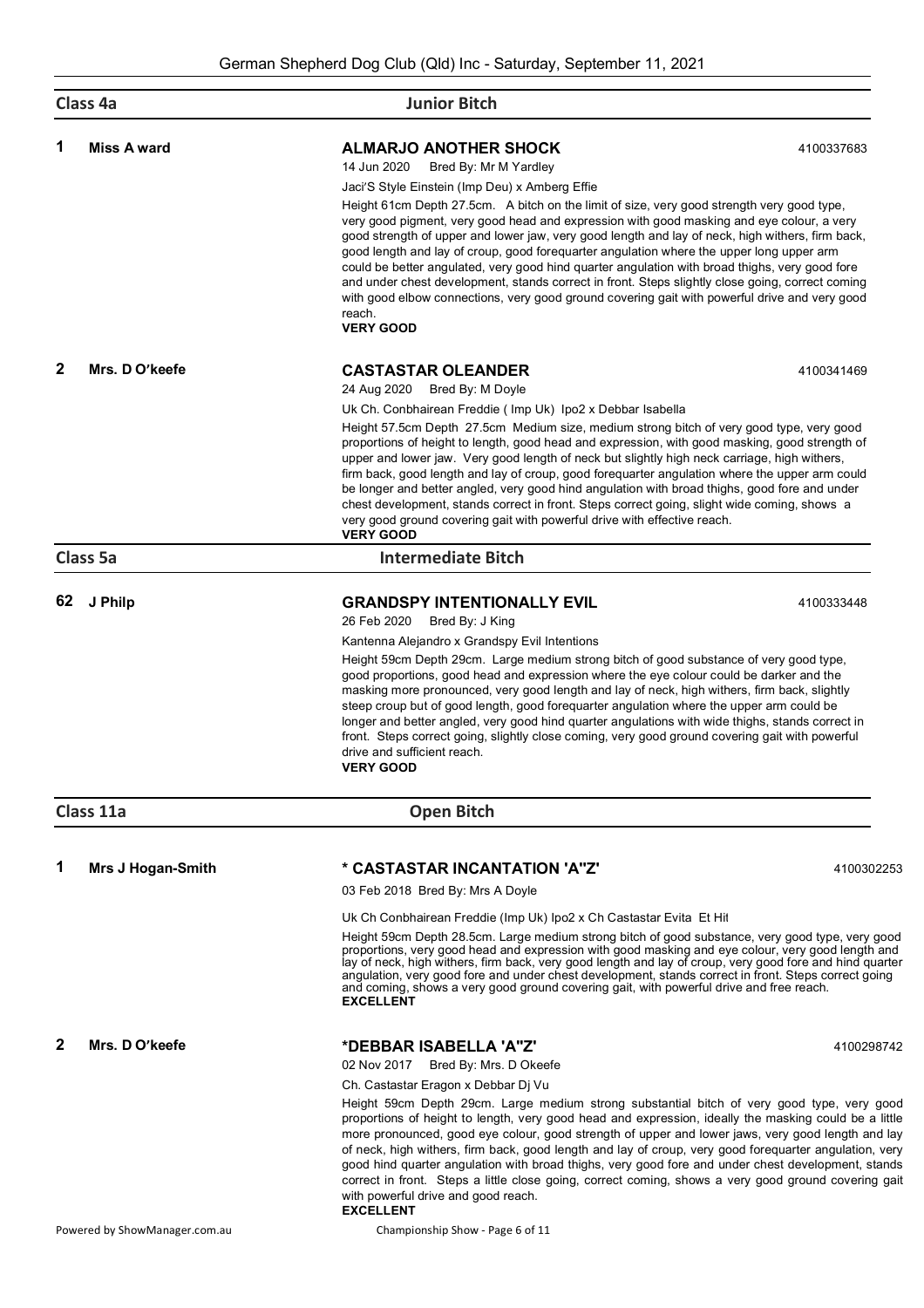| 3 | S & B Hurley       | <b>KOMATZU BURLESQUE A Z BSCL</b>                                                                                                                                                                                                                                                                                                                                                                                                                                                                                                                                                                                                                                                                                                                                                                                                  | 4100315538 |
|---|--------------------|------------------------------------------------------------------------------------------------------------------------------------------------------------------------------------------------------------------------------------------------------------------------------------------------------------------------------------------------------------------------------------------------------------------------------------------------------------------------------------------------------------------------------------------------------------------------------------------------------------------------------------------------------------------------------------------------------------------------------------------------------------------------------------------------------------------------------------|------------|
|   |                    | 02 Jan 2019 Bred By: Komatzu Kennels                                                                                                                                                                                                                                                                                                                                                                                                                                                                                                                                                                                                                                                                                                                                                                                               |            |
|   |                    | Bossface Barack x Ambala Playboy Bunny                                                                                                                                                                                                                                                                                                                                                                                                                                                                                                                                                                                                                                                                                                                                                                                             |            |
|   |                    | Height 60cm Depth 28.5cm. Large medium strong bitch of very good type, very good proportions of<br>height to length, good head and expression where the masking could be more pronounced and the<br>eye colour darker, good strength of upper and lower jaw, very good length and lay of neck, high<br>withers, firm back slightly short but well laid croup, good forequarter angulation where the upper arm<br>could be longer and better angled, very good hind quarter angulation with broad thighs, very good fore<br>and under chest development, stands correct in front, overall could be a little stronger in bone. Steps<br>correct going and coming where the elbow connections could be a little tighter, Shows a very good<br>ground covering gait with, very powerful drive and effective reach.<br><b>EXCELLENT</b> |            |
| 4 | Jacqueline Redmond | <b>AMBALA PLAYBOY BUNNY</b>                                                                                                                                                                                                                                                                                                                                                                                                                                                                                                                                                                                                                                                                                                                                                                                                        | 2100417897 |
|   |                    | 18 Nov 2014 Bred By: ambala kennels                                                                                                                                                                                                                                                                                                                                                                                                                                                                                                                                                                                                                                                                                                                                                                                                |            |
|   |                    | Xaro Von Der Plassenburg Imp Deu x Ambala Funky Miss Ht<br>Height 61cm Depth 29.5cm. Bitch on the limit of size, strong and substantial bitch of very good type,<br>very good head and expression, good strength of upper and lower jaw, good masking, good eye<br>colour, very good length and lay of neck, high withers, firm back, good length and lay of croup, good<br>fore quarter angulation where the upper arm could be longer and better angled, very good hind<br>quarter angulation with broad thighs, good fore and under chest development, stands correct in front,<br>overall would like to see a little more strength of bone for her size, steps correct going and coming.<br>Shows very good good ground coverage with powerful drive and good reach.<br><b>EXCELLENT</b>                                       |            |
| 5 | Jacqueline Redmond | <b>KOMATZU BACK IN BARACK</b><br>02 Jan 2019<br>Bred By: Mrs. Jackie Redmond                                                                                                                                                                                                                                                                                                                                                                                                                                                                                                                                                                                                                                                                                                                                                       | 4100315537 |
|   |                    | Bossface Barack x Ambala Playboy Bunny<br>Height 57cm Depth 26cm. Medium sized bitch of very good type, good substance, medium strong,<br>very good head and expression, good masking and eye colour, very good length of neck, high<br>withers, slightly short steep croup, good forequarter angulation where the upper arm could be longer<br>and better angled, very good hind quarter angulation with good width of thigh, good fore and under<br>chest development, stands correct in front. Steps correct coming and going, shows very good ground<br>covering gait with powerful drive and good reach.<br><b>EXCELLENT</b>                                                                                                                                                                                                  |            |
| 6 | Gillies, P & J     | ASKUWHETEAU KNICKKNACK AZ BSCL<br>18 Jun 2019<br>Bred By: Gillies, P & J                                                                                                                                                                                                                                                                                                                                                                                                                                                                                                                                                                                                                                                                                                                                                           | 4100323926 |
|   |                    | Djambo Vom Fichtenshlag x Ch. Emjesta Pretty Prowler A'z Bscl 1                                                                                                                                                                                                                                                                                                                                                                                                                                                                                                                                                                                                                                                                                                                                                                    |            |
|   |                    | Height 62cm 28.5 Oversize medium strong bitch of very good type, good head and expression, where<br>the eye colour could still be darker, slightly short but well laid neck, high wither, firm back, good length<br>and lay of croup, good forequarter angulation where the upper arm could be longer and better angled,<br>very good hind quarter angulation with broad thighs, good proportions of height to length, good fore<br>but slightly short under chest, stands correct in front. Steps slightly close going, correct coming,<br>shows very good ground covering gait with strong drive where the reach could be more effective.<br><b>EXCELLENT</b>                                                                                                                                                                    |            |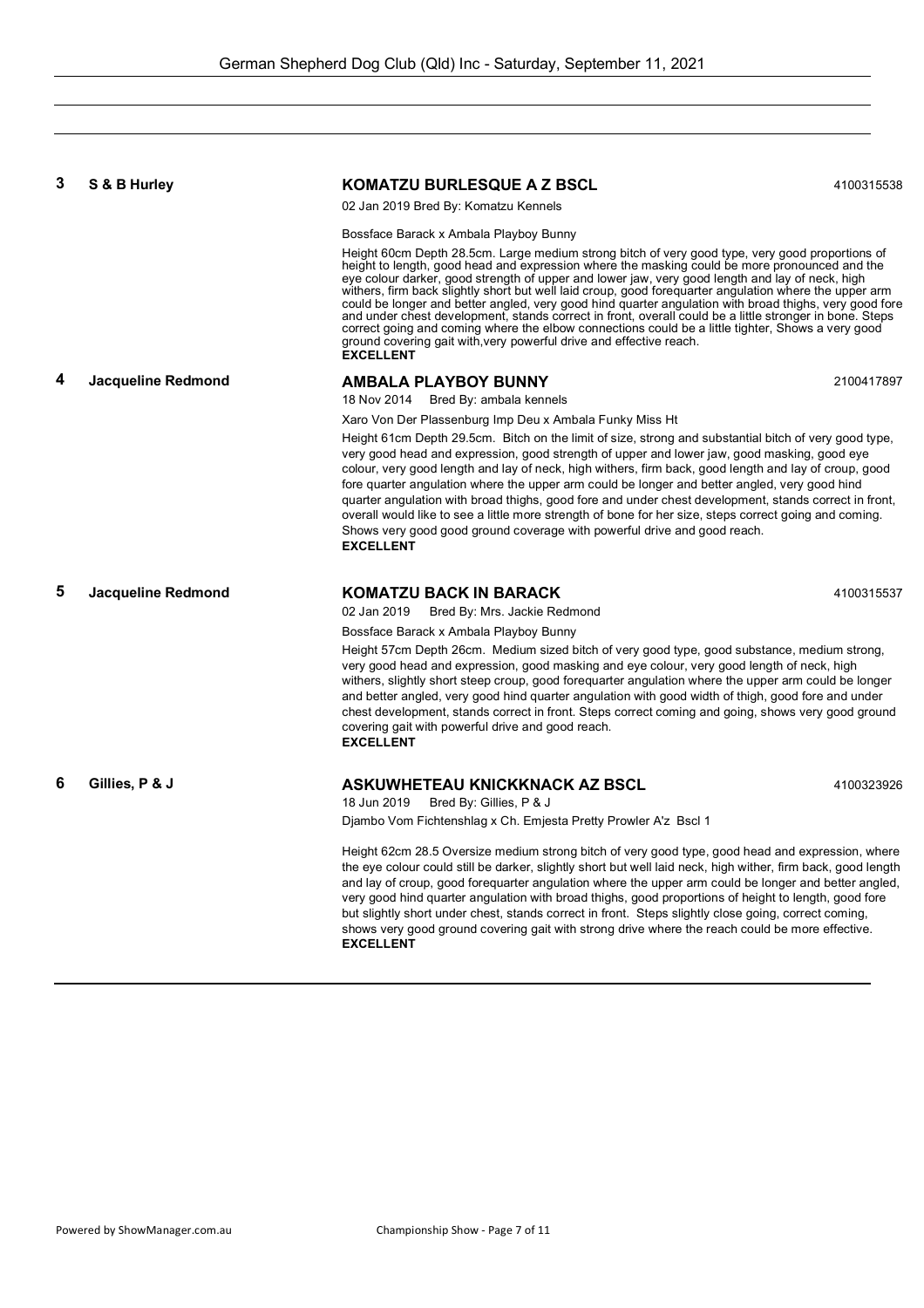|   | Class 1                  | <b>Baby Puppy Dog</b>                                                                                                                                                                                                                                                                                                                                                                                                                                                                                                                                                                                                                                                                                                                                                                                                                                                             |            |
|---|--------------------------|-----------------------------------------------------------------------------------------------------------------------------------------------------------------------------------------------------------------------------------------------------------------------------------------------------------------------------------------------------------------------------------------------------------------------------------------------------------------------------------------------------------------------------------------------------------------------------------------------------------------------------------------------------------------------------------------------------------------------------------------------------------------------------------------------------------------------------------------------------------------------------------|------------|
| 1 | <b>Mrs. Debra Okeefe</b> | <b>DEBBAR QUACKER</b><br>Bred By: Mrs. D Okeefe<br>09 May 2021<br>*Chili Della Valcuvia x *Debbar Isabella 'A"Z'<br><b>VERY PROMISING</b>                                                                                                                                                                                                                                                                                                                                                                                                                                                                                                                                                                                                                                                                                                                                         | 4100354394 |
| 2 | Mr R & Mrs K Lake        | <b>INEFFABLE DIETHER SEE</b><br>12 Apr 2021<br>Bred By: Mr K & Mrs S Maresh<br>Pirlo Von Arminius (Imp Deu) x Ch Rhosyn New Plaything<br><b>VERY PROMISING</b>                                                                                                                                                                                                                                                                                                                                                                                                                                                                                                                                                                                                                                                                                                                    | 4100352986 |
|   | <b>Class 2</b>           | <b>Minor Puppy Dog</b>                                                                                                                                                                                                                                                                                                                                                                                                                                                                                                                                                                                                                                                                                                                                                                                                                                                            |            |
| 1 | <b>Mr R Clarke</b>       | <b>GABMALU HENDRIX</b><br>20 Jan 2021<br>Bred By: Mrs M Hornick & Miss R Hornick<br>Cinderhof Vandaal x Gabmalu Echo<br>Above medium strong dog of very good type, very good good proportions of height to length,<br>good head and expression where the eye colour could be darker and the under jaw stronger<br>with good masking, good length of lay of neck, normal withers, firm back, good length and lay of<br>croup, good forequarter angulation where the upper arm could be longer and better angled,<br>very good hind quarter angulation, broad thighs, stands correct in front, good fore and under<br>chest development for his age. Steps slightly close going, correct coming where the elbow<br>connections could be firmer, shows very good ground covering gait with powerful drive where<br>the reach could still be more effective.<br><b>VERY PROMISING</b> | 2100558666 |
|   | Class 3                  | <b>Puppy Dog</b>                                                                                                                                                                                                                                                                                                                                                                                                                                                                                                                                                                                                                                                                                                                                                                                                                                                                  |            |
| 1 | Mr B & D Houghton        | <b>LETTLAND HARJU</b><br>Bred By: Mr Ben & D Houghton<br>12 Nov 2020<br>Wunderstern Elmezzi x Ch. Beautrae Xtreme Envy<br>Large Solid Black, medium strong dog of very good type, very good proportions height to<br>length, good head and expression where the eye colour could still be darker, good strength of<br>upper and lower jaws, very good length and lay of neck, high wither, firm back, slightly short but<br>well laid croup, good forequarter angulation where the upper arm could still be longer and better<br>angled, very good hind quarter angulation, good fore slightly short under chest, stands not quite<br>correct in front, steps close going and coming where elbows could be firmer, shows a very good<br>ground covering gait, powerful drive where the reach could be a little more effective.<br><b>VERY PROMISING</b>                           | 4100346795 |

### **German Shepherd Dog (Long Stock Coat)**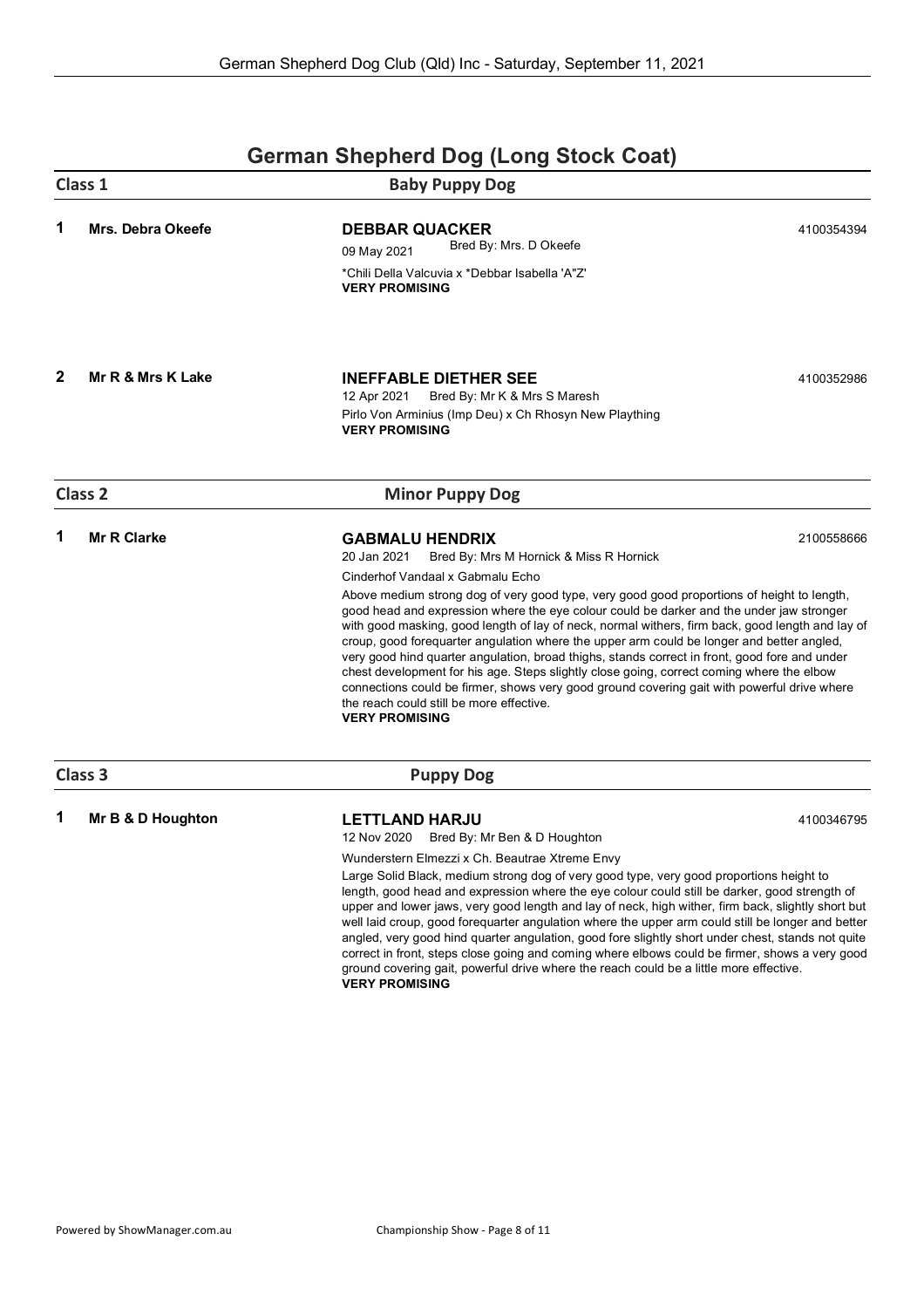| Class 5 |                                | <b>Intermediate Dog</b>                                                                                                                                                                                                                                                                                                                                                                                                                                                                                                                                                                                                                                                                                                                                                                                                               |            |
|---------|--------------------------------|---------------------------------------------------------------------------------------------------------------------------------------------------------------------------------------------------------------------------------------------------------------------------------------------------------------------------------------------------------------------------------------------------------------------------------------------------------------------------------------------------------------------------------------------------------------------------------------------------------------------------------------------------------------------------------------------------------------------------------------------------------------------------------------------------------------------------------------|------------|
| 1       | Mr B & D Houghton              | LETTLAND FLINT (AI) AZ<br>02 Feb 2020<br>Bred By: Mr B & D Houghton                                                                                                                                                                                                                                                                                                                                                                                                                                                                                                                                                                                                                                                                                                                                                                   | 4100333569 |
|         |                                | Wunderstern Elmezzi x Lettland Althea Bright Sky                                                                                                                                                                                                                                                                                                                                                                                                                                                                                                                                                                                                                                                                                                                                                                                      |            |
|         |                                | Height 66cm Depth 29.5. Dog standing on the limit of size, solid black, medium strong of very<br>good type, very good head and expression, good eye colour, good strength of upper and lower<br>jaw, very good length and lay of neck, high withers, firm back, good length and lay of croup,<br>good forequarter angulation where the long upper arm could be slightly better angulated, very<br>good hind quarter angulation with broad thighs, very good fore and under chest development,<br>stands not quite correct in front, steps a little close going where the hocks could be slightly<br>firmer, steps close coming where the elbow connections could be firmer, shows a very good<br>ground covering gait, powerful drive and good reach.<br><b>VERY GOOD</b>                                                             |            |
|         | Class 11                       | <b>Open Dog</b>                                                                                                                                                                                                                                                                                                                                                                                                                                                                                                                                                                                                                                                                                                                                                                                                                       |            |
| 1       | Mrs K Williams & Mrs C Leonard | <b>EROICA ICE ICE BABY AZ BSC</b><br>28 Oct 2017<br>Bred By: Mrs C Leonard                                                                                                                                                                                                                                                                                                                                                                                                                                                                                                                                                                                                                                                                                                                                                            | 5100102740 |
|         |                                | Grisu Vom Frankengold Ipo 2 x Ch. Eroica Coco Chanel<br>Height 64cm Depth 29.5cm. Large medium strong substantial dog of very good type, very good<br>pigment, very good proportions of height to length, very good head and expression, very good<br>masking and strength of upper and lower jaw, good eye colour, very good length and lay of<br>neck, high withers, firm back, very good length and lay of neck, good foreguarter angulation<br>where the long upper arm could still be better angulated, very good hind quarter angulation with<br>broad thighs, very good fore and under chest development, stands good in front, good bone<br>strength. Steps slightly close going, correct coming with good elbow connections, shows very<br>good ground covering gate with powerful drive and good reach.<br><b>EXCELLENT</b> |            |

# **German Shepherd Dog (Stock Coat)**

|                          | <b>Baby Puppy Dog</b>                                                                                                                        |                                                                                |
|--------------------------|----------------------------------------------------------------------------------------------------------------------------------------------|--------------------------------------------------------------------------------|
| Jacqueline Redmond       | <b>KOMATZU FUNKY MERLIN</b>                                                                                                                  |                                                                                |
|                          | 27 Apr 2021 Bred By: Jacqueline Redmond                                                                                                      |                                                                                |
|                          | Macho Vom Lamorak Imp Due x Komatzu Back In Barack<br><b>VERY PROMISING</b>                                                                  |                                                                                |
| K Long                   | <b>KARALCIN WALLABADAH</b><br>06 Apr 2021<br>Bred By: K Long<br>Conbhairean Karlos (Imp Uk) x Karalcin Katana 'A"z'<br><b>VERY PROMISING</b> | 4100353386                                                                     |
| Mrs. Debra Okeefe        | <b>DEBBAR QUALL</b><br>09 May 2021 Bred By: Mrs. Debra Okeefe<br>*Chili Della Valcuvia x *Debbar Isabella 'A"Z'<br><b>VERY PROMISING</b>     | 4100354391                                                                     |
| <b>Mr Richard Clarke</b> | <b>WOLFONYX KAUSIN KAOS</b>                                                                                                                  | 4100354144                                                                     |
|                          | 16 Apr 2021 Bred By: Mr Richard Clarke                                                                                                       |                                                                                |
|                          | <b>VERY PROMISING</b>                                                                                                                        |                                                                                |
|                          | Class 1                                                                                                                                      | Rudy V Haus Edmond Ger.Ad.Ger.Bh. Ipo I (Imp Swe) x Hillmagic Cost A Mint (Ai) |